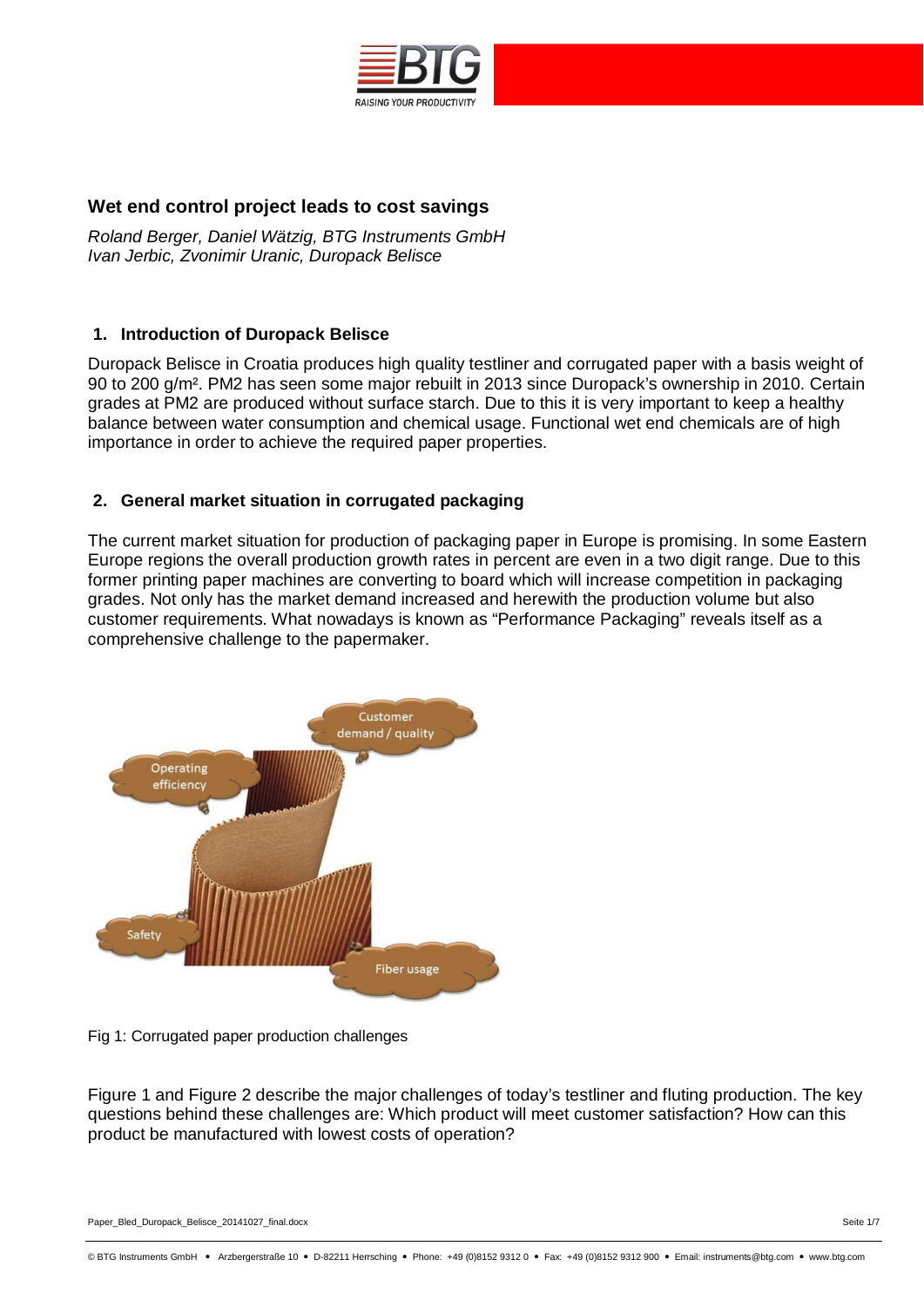

In general, these comprehensive tasks can be divided in four areas:

Fiber usage:

The trend towards lower basis weights continues. This enables lower weight packaging but requires improvement in sheet strength. A reduction of basis weight variability becomes more crucial. On the other hand raw material availability is getting more difficult and quality is getting worse. Where ten years ago OCC had a maximum of 10 % ash content today corrugated board machines need to operate at ash contents from 15 % to 25 %.

· Customer demand/quality: Expectations are rising. This includes various cross direction parameters as well as printability demands. Therefore the importance of optimized formation, limited amount of dots and a smooth surface for printing is increasing.

- Operating efficiency: Breaks need to be limited by improving strength and avoiding deposits. Chemical costs per ton need to be optimized.
- · Safety:

Always needs to be addressed in regard to sample taking, housekeeping and handling of operators.



Fig 2: Corrugated paper production challenges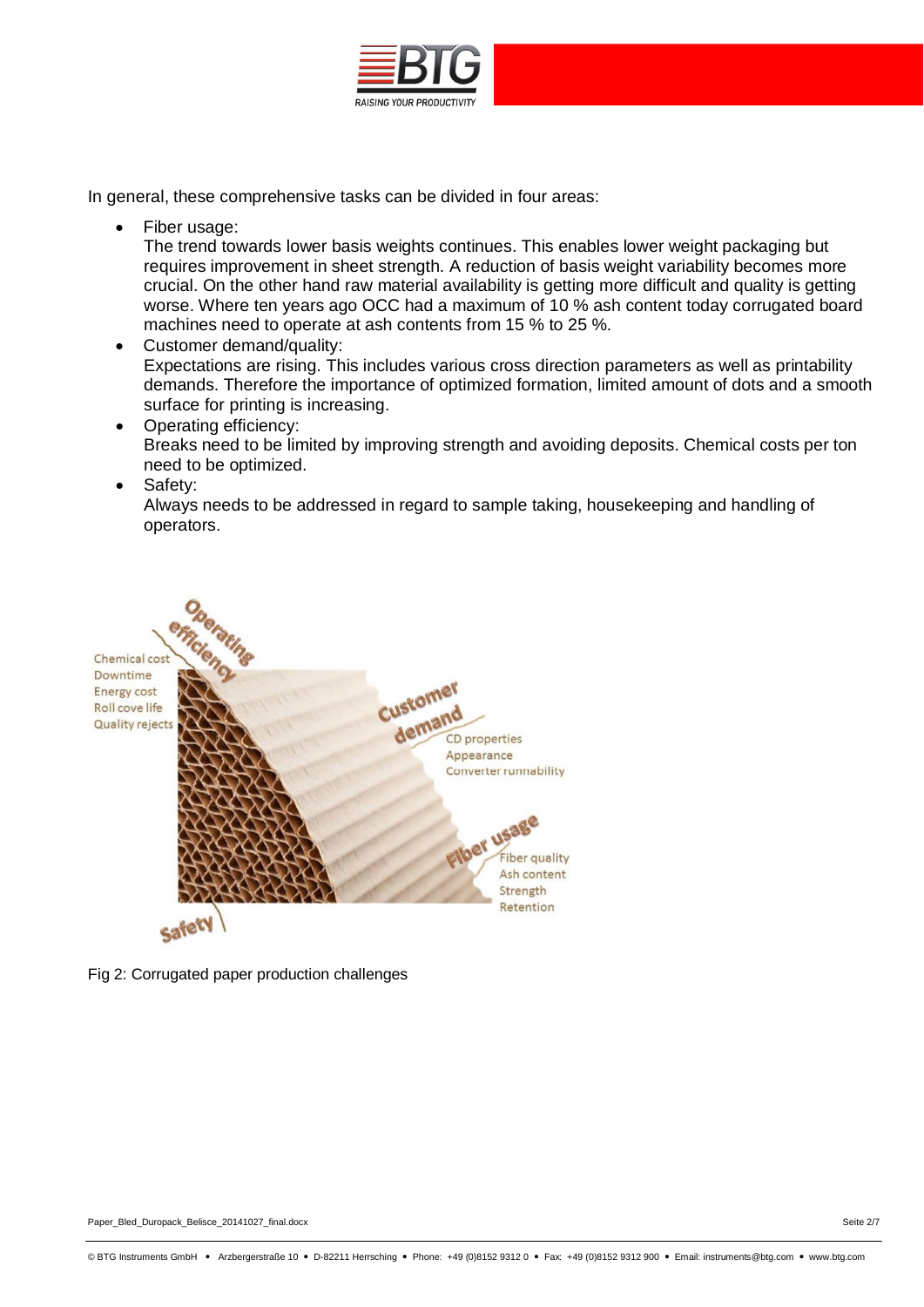

### **3. Challenges and resources**

For most paper machines producing printing paper grades, wet end optimization is state of the art. Since years, process engineers have been involved in chemical trials with a solid support from chemical suppliers and measuring equipment showing the most critical process parameters. Many chemicals like retention aid, fixing agents and defoamers have been applied in closed loop control applying appropriate measuring technology. This is not true for packaging grades where this technology is not widely spread yet, however the following reasons might change this:

- New market demands in regard to chemical cost reduction and paper quality increase
- Multilayer paper machines
- Limited resources and know-how



Fig 3: Scarcity of human resources

The demands for surface quality have changed drastically. Today, corrugated material is not only packaging but also advertising surface. Consequently the use of dyes, pigments and the need for improved formation is creating new challenges.

Typically, corrugated paper machines run with two to four layers. Every layer behaves in its own way and needs to be regarded as one paper machine. Every layer has a special demand and is matched with a specific layout of the machine and also of the chemical dosages. This said, each layer requires as much attention as a single paper machine.

Process engineers are occupied with routine tasks whereas the demand for targeted actions is heavily increasing.

Board producers need to extend their knowledge but also require tools to control the process to cope with the changed situation and this is where BTG could fill the gap.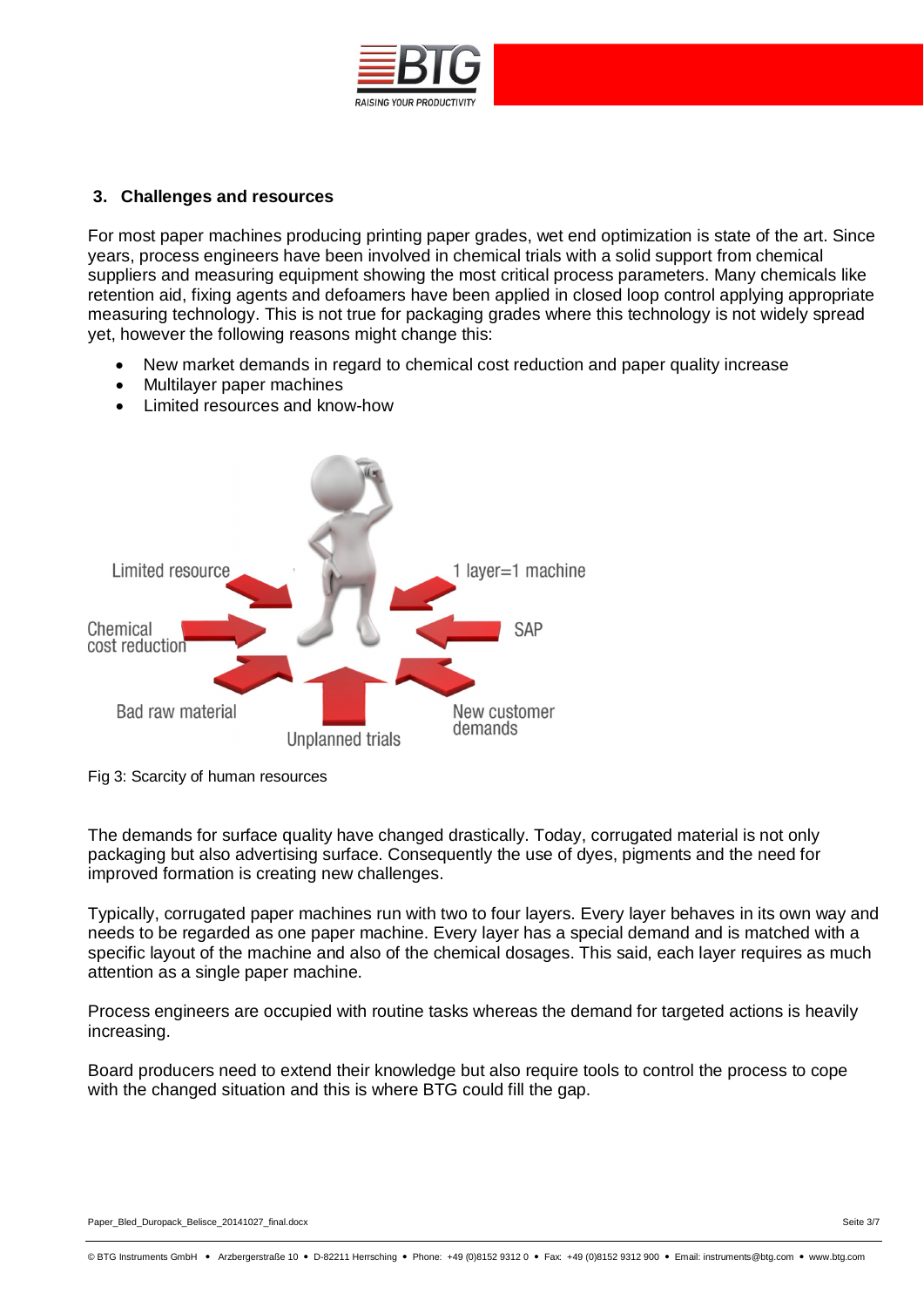

# **4. BTG solution approach**

Beginning of 2014, project "RODA" has been started with an intended runtime of six months. The project is led by an interdisciplinary team including BTG and Duropack Belisce personnel. The defined project goals were increased production and enhanced chemical efficiency. This should be achieved by reducing breaks through increasing initial web strength, raising the speed of the paper machine by controlled chemical additives and saving chemical consumption costs per ton.

| <b>CSF</b>                     | <b>Strategy</b>                                                                                                  | <b>Tactics</b>                                                                                                                   | Outcome                                                           |
|--------------------------------|------------------------------------------------------------------------------------------------------------------|----------------------------------------------------------------------------------------------------------------------------------|-------------------------------------------------------------------|
| Increase production            | Reduce breaks by increase<br>of initial wet web strength<br>2. Increase speed by<br>controlled chemical addition | BW control optimization<br>1.<br>Implementation of<br>$2_{-}$<br>Retention/Dewatering aid<br>control<br>3.<br>Consistency survey | 118.000 €/year due to<br>reduced breaks<br>increased production   |
| Reduce chemical<br>consumption | Optimize chemical layout<br>3.<br>Automatic control of<br>4<br>additives                                         | Process survey<br>4.<br>5 <sub>1</sub><br>Implementation of charge<br>control to optimize fixative<br>dosage                     | 374.000 €/year due to<br>reduced chemical<br>increased production |

Fig. 4: Project goals

BTG's solution approach comprised:

- · A group of experts
- · Holistic approach from raw material to final product
- · Focus on customer benefits/profitability
- · Dedication to help the customer
- · Project management

To realize the project goals a comprehensive chemical, process and consistency survey was conducted as a first step. It included stock preparation, water and pulp loops and chemical preparation systems. An independent evaluation of the existing applied chemicals as well as benchmarking was part of this preparation work.

Based on the findings of the surveys the required process control equipment was installed. Control of the complete process had to be initiated with a consistency and flow control. In a second step each functional and process chemical should be automatically controlled by one specific process parameter providing operators with smaller limits to apply chemicals. To understand the interactions of machine runnability, operators' work and chemical addition, various bump tests were performed, process dynamics were investigated and relationships established.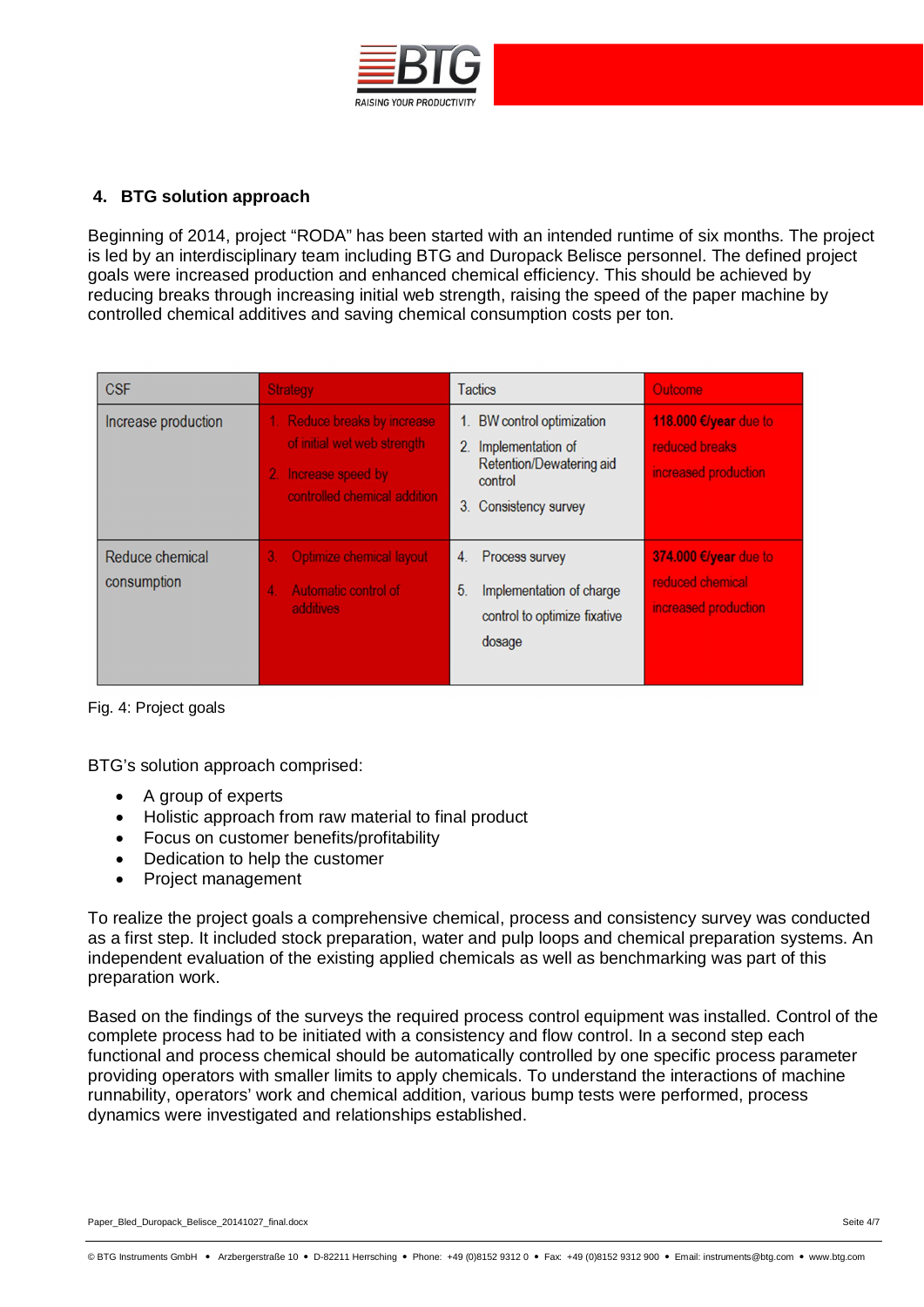



**Bottom Layer** 

Fig 5: Recommended process layout Duropack Belisce

The next step was to optimize chemical dosage points and select the best performing additives and respectively the best performing dosage points in regard to control possibilities and efficiency. A detailed description of all recommended optimization steps was submitted to the customer based on goals to achieve, process data illustrating the issue and a profound explanation of dependencies.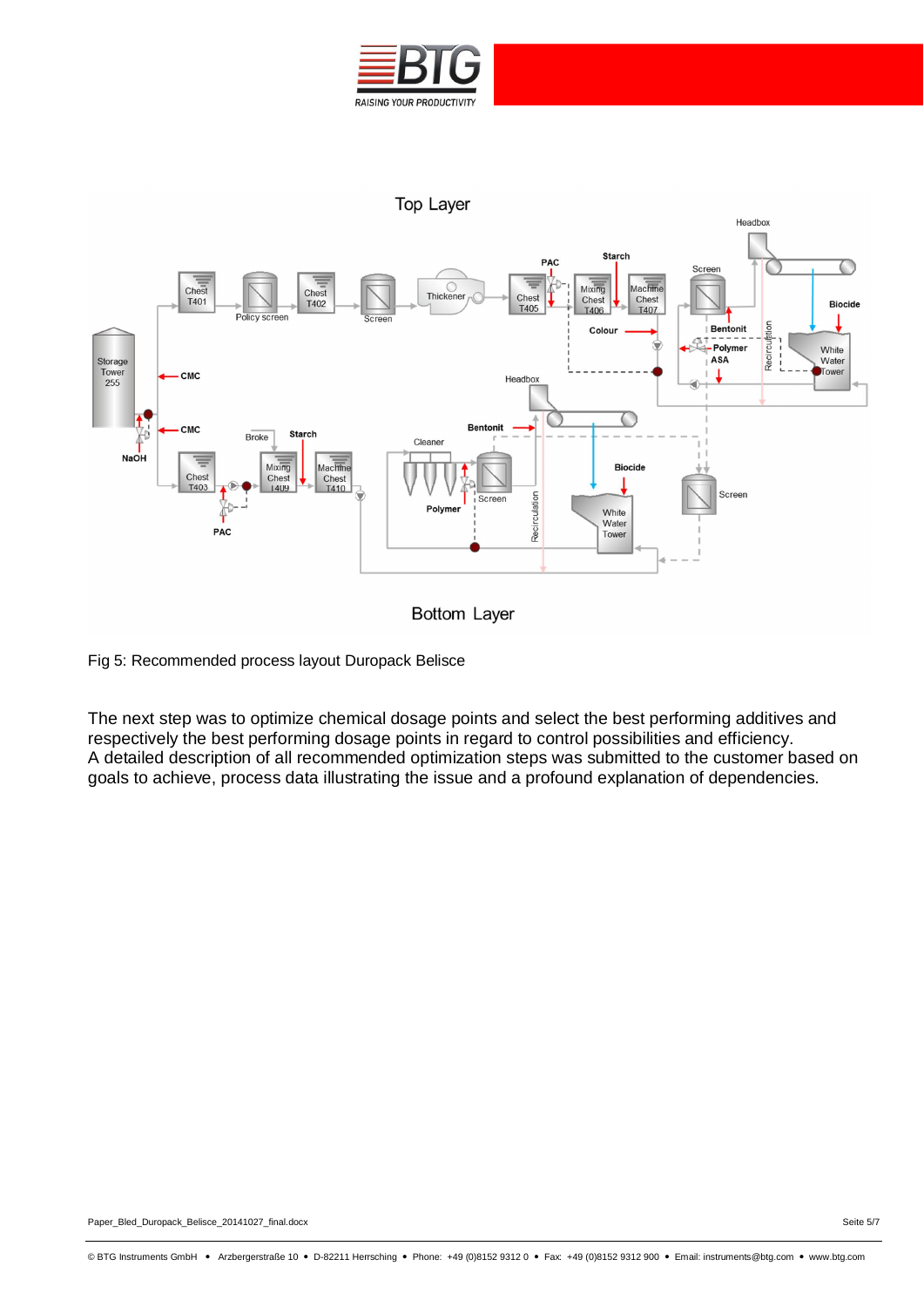

## **5. Results**

This chapter covers two optimization examples including technical details.

#### Basis weight control:

Based on the project goals the basis weight on PM2 requires stabilization which shall be addressed by controlling the basis weight (Figure 4, tactis 1). Figure 6 shows the basis weight variability (1) versus the total consistency in the mixing chest (2) and the thick stock flow (3) to the paper machine. The basis weight variability is 125 g/m<sup>2</sup> +- 2.5 g/m<sup>2</sup> caused by consistency variability. A stable consistency starting at 20:00 o'clock shows a reduction of basis weight variability to 120 g/m<sup>2</sup> +-0.5 g/m<sup>2</sup>



Fig 6: Basis weight control based on total consistency measurement

## Retention control:

This was one of the most crucial topics (Figure 4, tactis 2) as basically it was a stable white water consistency that should be achieved. Filler and fines carry much of the dosed additives like starch and sizing, not retaining these additives means a loss of functional chemical efficiency and a potential for deposits and high COD loads. Applying the polymer amount according to the measured white water total consistency leads to a maximum and stable retention and a dosage based on requirement. Such optimized control allows for additional chemical cost savings. Figure 7 shows a print screen of the polymer control in the bottom layer. The total consistency in the white water (1) was supposed to be kept stable at the set point of 0.2 % consistency. This was achieved by the control of the polymer (2) dosed to the pressure screen of the bottom layer. Different basis weights (3) require different set points of the total white water consistency.